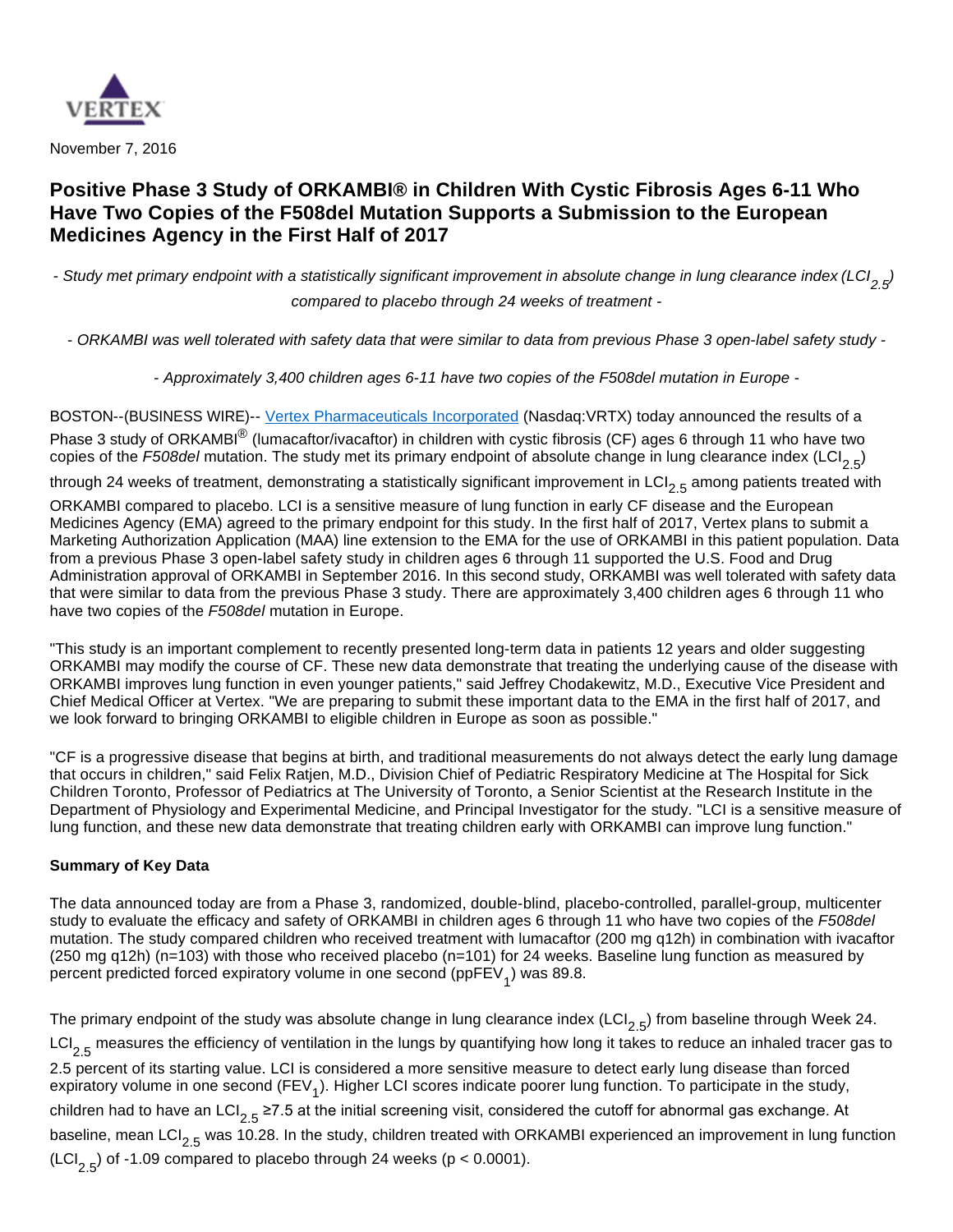Improvements in secondary endpoints were also observed in this study, including a statistically significant reduction in sweat chloride assessed by the average absolute change from baseline at Day 15 and Week 4 (-20.8 mmol/L compared to placebo; p < 0.0001). Improvements in body mass index (BMI) and the Cystic Fibrosis Questionnaire-Revised (CFQ-R) respiratory domain score were also observed, although not statistically significant. The improvement in absolute change from baseline in body mass index (BMI) at Week 24 was 0.11 kg/m<sup>2</sup> compared to placebo (p=0.2522) and the improvement in absolute change from baseline in CFQ-R respiratory domain score through Week 24 was 2.5 points compared to placebo (p=0.0628). Lung function as assessed by an absolute change from baseline in ppFEV<sub>1</sub> through Week 24 was an additional

endpoint of the study for which a statistically significant improvement of 2.4 percentage points compared to placebo (p=0.0182) was observed.

Overall, safety data were similar to those observed in a previous Phase 3 open-label safety study in children ages 6 through 11. In this study, the most common adverse events that occurred more frequently among those receiving ORKAMBI compared to placebo were infective pulmonary exacerbation, productive cough, nasal congestion, oropharyngeal pain, abdominal pain upper, headache, upper respiratory tract infection and sputum increased. The incidence of liver enzyme elevations and respiratory events were slightly higher in the ORKAMBI group compared to placebo. Treatment discontinuations due to adverse events were low across those receiving placebo (n=2) and those receiving ORKAMBI (n=3) through 24 weeks.

## **INDICATION AND IMPORTANT SAFETY INFORMATION FOR ORKAMBI® (lumacaftor/ivacaftor) TABLETS**

ORKAMBI is a prescription medicine used for the treatment of cystic fibrosis (CF) in patients age 6 years and older who have two copies of the F508del mutation (F508del/F508del) in their CFTR gene. ORKAMBI should only be used in these patients. It is not known if ORKAMBI is safe and effective in children under 6 years of age.

**Patients should not take ORKAMBI if they are taking certain medicines or herbal supplements, such as**: the antibiotics rifampin or rifabutin; the seizure medicines phenobarbital, carbamazepine, or phenytoin; the sedatives/antianxiety medicines triazolam or midazolam; the immunosuppressant medicines everolimus, sirolimus, or tacrolimus; or St. John's wort.

**Before taking ORKAMBI, patients should tell their doctor if they:** have or have had liver problems; have kidney problems; have had an organ transplant; are using birth control (hormonal contraceptives, including oral, injectable, transdermal or implantable forms). Hormonal contraceptives should not be used as a method of birth control when taking ORKAMBI. Patients should tell their doctor if they are pregnant or plan to become pregnant (it is unknown if ORKAMBI will harm the unborn baby) or if they are breastfeeding or planning to breastfeed (it is unknown if ORKAMBI passes into breast milk).

ORKAMBI may affect the way other medicines work and other medicines may affect how ORKAMBI works. Therefore, the dose of ORKAMBI or other medicines may need to be adjusted when taken together. Patients should especially tell their doctor if they take: antifungal medicines such as ketoconazole, itraconazole, posaconazole, or voriconazole; or antibiotics such as telithromycin, clarithromycin, or erythromycin.

**When taking ORKAMBI, patients should** tell their doctor if they stop ORKAMBI for more than 1 week as the doctor may need to change the dose of ORKAMBI or other medicines the patient is taking. It is unknown if ORKAMBI causes dizziness. Patients should not drive a car, use machinery, or do anything requiring alertness until the patient knows how ORKAMBI affects them.

## **ORKAMBI can cause serious side effects including:**

**High liver enzymes in the blood, which can be a sign of liver injury, have been reported in patients receiving ORKAMBI.** The patient's doctor will do blood tests to check their liver before they start ORKAMBI, every three months during the first year of taking ORKAMBI, and annually thereafter. The patient should call the doctor right away if they have any of the following symptoms of liver problems: pain or discomfort in the upper right stomach (abdominal) area; yellowing of the skin or the white part of the eyes; loss of appetite; nausea or vomiting; dark, amber-colored urine; or confusion.

**Respiratory events such as shortness of breath or chest tightness were observed in patients when starting ORKAMBI.** If a patient has poor lung function, their doctor may monitor them more closely when starting ORKAMBI.

**An increase in blood pressure has been seen in some patients treated with ORKAMBI.** The patient's doctor should monitor their blood pressure during treatment with ORKAMBI.

**Abnormality of the eye lens (cataract) has been noted in some children and adolescents receiving ORKAMBI**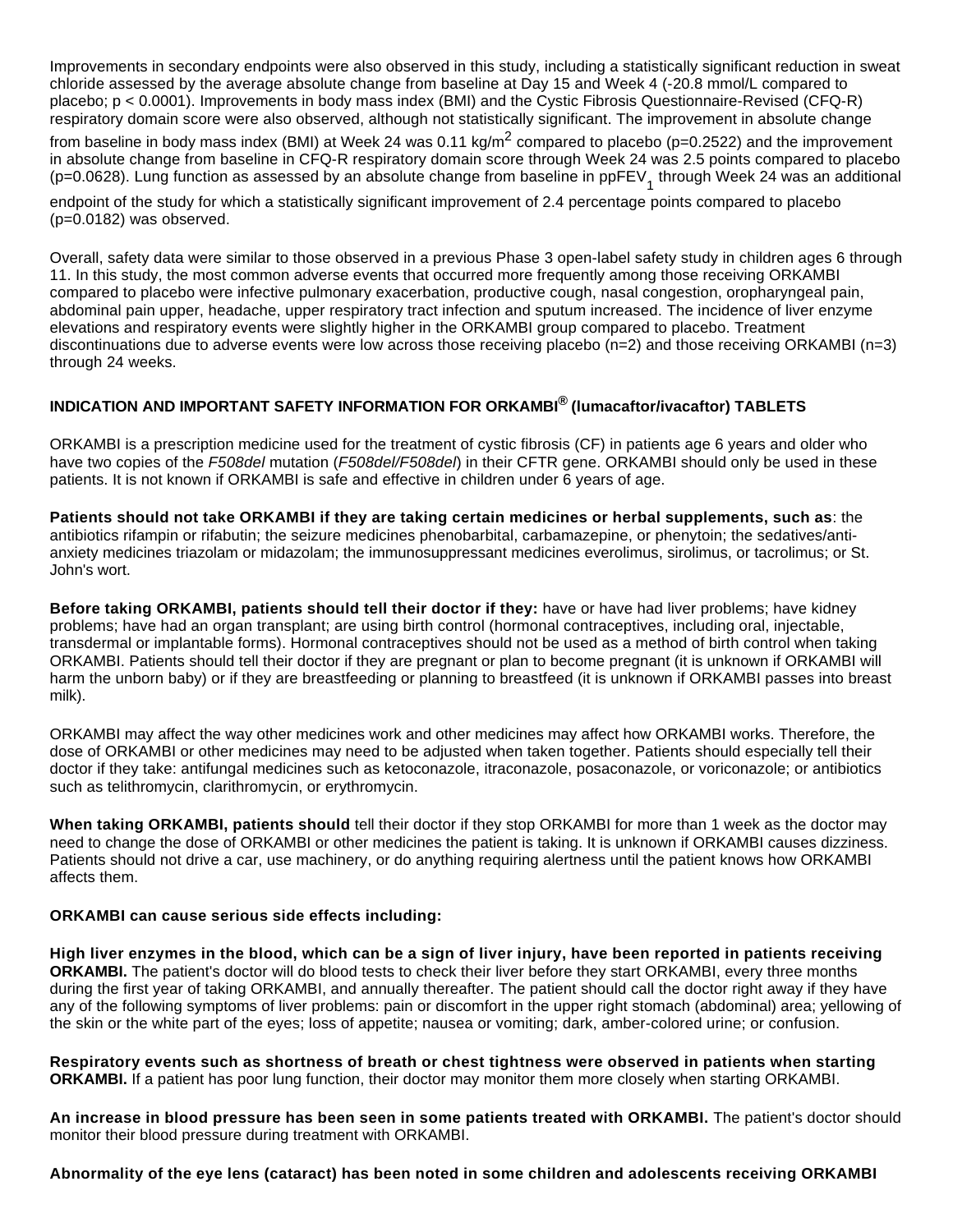**and ivacaftor, a component of ORKAMBI**. For children and adolescents, the patient's doctor should perform eye examinations prior to and during treatment with ORKAMBI to look for cataracts.

The most common side effects of ORKAMBI include: shortness of breath and/or chest tightness; upper respiratory tract infection (common cold), including sore throat, stuffy or runny nose; gastrointestinal symptoms including nausea, diarrhea, or gas; rash; fatigue; flu or flu-like symptoms; increase in muscle enzyme levels; and irregular, missed, or abnormal menstrual periods and heavier bleeding.

#### **Please click [here](http://cts.businesswire.com/ct/CT?id=smartlink&url=http%3A%2F%2Fpi.vrtx.com%2Ffiles%2Fuspi_lumacaftor_ivacaftor.pdf&esheet=51454848&newsitemid=20161107005748&lan=en-US&anchor=here&index=2&md5=a26d0550681247970f1342ecbc197641) to see the full Prescribing Information for ORKAMBI.**

#### **About Cystic Fibrosis**

Cystic fibrosis is a rare, life-threatening genetic disease affecting approximately 75,000 people in North America, Europe and Australia.

CF is caused by a defective or missing CFTR protein resulting from mutations in the CFTR gene. Children must inherit two defective CFTR genes — one from each parent — to have CF. There are approximately 2,000 known mutations in the CFTR gene. Some of these mutations, which can be determined by a genetic test, lead to CF by creating defective or too few CFTR proteins at the cell surface. The defective or missing CFTR protein results in poor flow of salt and water into or out of the cell in a number of organs, including the lungs. This leads to the buildup of abnormally thick, sticky mucus that can cause chronic lung infections and progressive lung damage in many patients that eventually leads to death. The median predicted age of survival for a person born today with CF is 41 years, but the median age of death is 27 years.

#### **About Vertex**

Vertex is a global biotechnology company that aims to discover, develop and commercialize innovative medicines so people with serious diseases can lead better lives. In addition to our clinical development programs focused on cystic fibrosis, Vertex has more than a dozen ongoing research programs aimed at other serious and life-threatening diseases.

Founded in 1989 in Cambridge, Mass., Vertex today has research and development sites and commercial offices in the United States, Europe, Canada and Australia. For seven years in a row, Science magazine has named Vertex one of its Top Employers in the life sciences. For additional information and the latest updates from the company, please visit [www.vrtx.com](http://cts.businesswire.com/ct/CT?id=smartlink&url=http%3A%2F%2Fwww.vrtx.com&esheet=51454848&newsitemid=20161107005748&lan=en-US&anchor=www.vrtx.com&index=3&md5=acb2388c722f7611970852701152b3f9).

## **Collaborative History with Cystic Fibrosis Foundation Therapeutics, Inc. (CFFT)**

Vertex initiated its CF research program in 2000 as part of a collaboration with CFFT, the nonprofit drug discovery and development affiliate of the Cystic Fibrosis Foundation. KALYDECO $^\circledR$  (ivacaftor) and ORKAMBI (lumacaftor/ivacaftor) were discovered by Vertex as part of this collaboration.

#### **Special Note Regarding Forward-looking Statements**

This press release contains forward-looking statements as defined in the Private Securities Litigation Reform Act of 1995, including, without limitation, the statements from Dr. Chodakewitz and Dr. Ratjen and statements regarding Vertex's plans to submit a Marketing Authorization Application line extension to the EMA. While Vertex believes the forward-looking statements contained in this press release are accurate, these forward-looking statements represent the company's beliefs only as of the date of this press release and there are a number of factors that could cause actual events or results to differ materially from those indicated by such forward-looking statements. Those risks and uncertainties include, among other things, that data from the company's development programs may not support registration or further development of ORKAMBI or its other compounds due to safety, efficacy or other reasons, and other risks listed under Risk Factors in Vertex's annual report and quarterly reports filed with the Securities and Exchange Commission and available through the company's website at [www.vrtx.com](http://cts.businesswire.com/ct/CT?id=smartlink&url=http%3A%2F%2Fwww.vrtx.com&esheet=51454848&newsitemid=20161107005748&lan=en-US&anchor=www.vrtx.com&index=4&md5=b09fc439edd53ae216215c0dc96c14c7). Vertex disclaims any obligation to update the information contained in this press release as new information becomes available.

(VRTX-GEN)

View source version on [businesswire.com](http://businesswire.com/): <http://www.businesswire.com/news/home/20161107005748/en/>